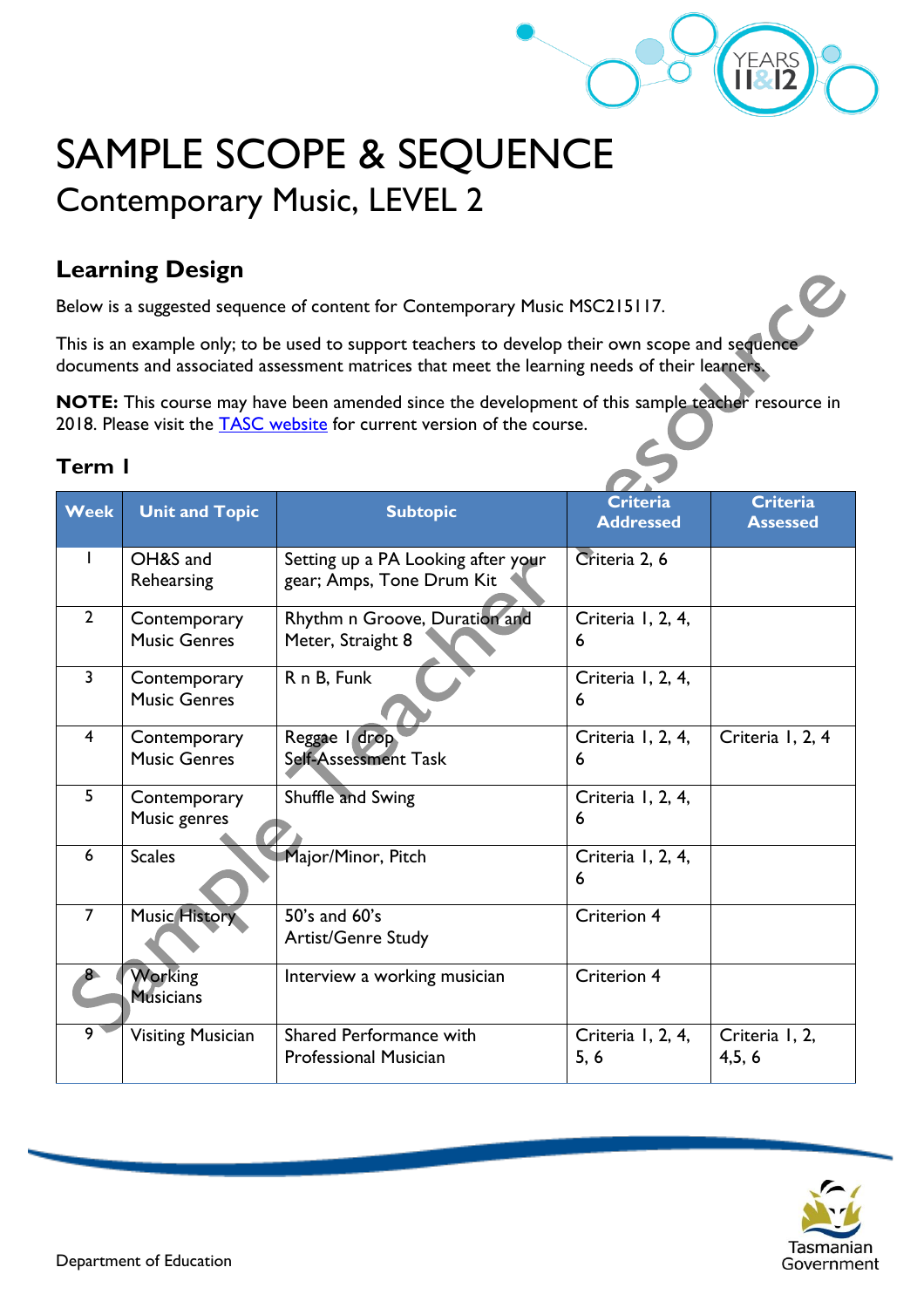| <b>Week</b>  | <b>Unit and Topic</b> | <b>Subtopic</b>         | <b>Criteria</b><br><b>Addressed</b> | <b>Criteria</b><br><b>Assessed</b> |
|--------------|-----------------------|-------------------------|-------------------------------------|------------------------------------|
| 10           | Performance<br>Week   | Small lunchtime concert | Criteria I, 2, 4,<br>5, 6           | Criteria I, 2,<br>4,5,6            |
| <b>Break</b> |                       |                         |                                     |                                    |
| <b>Break</b> |                       |                         |                                     |                                    |

### **Term 2**

| Term 2                  |                                           |                                                                                                  |                              |                              |
|-------------------------|-------------------------------------------|--------------------------------------------------------------------------------------------------|------------------------------|------------------------------|
| <b>Week</b>             | <b>Unit and Topic</b>                     | <b>Subtopic</b>                                                                                  | Criteria<br><b>Addressed</b> | Criteria<br><b>Assessed</b>  |
|                         | Song Writing and<br>Arrangement           | Chord progressions (Pitch)                                                                       | Criterion 3                  |                              |
| $\overline{2}$          | Song Writing and<br>Arrangement           | Composition/ How to translate<br>ideas into music                                                | <b>Criterion 3</b>           |                              |
| $\overline{3}$          | Song Writing and<br>Arrangement           | Rhythm n Groove (Duration and<br>Meter)                                                          | Criteria I, 3                |                              |
| $\overline{\mathbf{4}}$ | Song Writing and<br>Arrangement           | Sharing of first verse/chorus<br><b>APRA Song Writing</b>                                        | Criteria I, 2, 3,<br>5       | Criteria I, 2, 3             |
| 5                       | How to Form a<br>Band/ Rehearsal          | Strategies for formation and<br>longevity                                                        | Criteria I, 2, 5             |                              |
| 6                       | Recording<br>Demos/<br>Rehearsal          | How to work with a producer/<br>How to deal with feedback/ How to<br>express artistic vision     | Criterial, 4, 5              |                              |
| $\overline{7}$          | <b>Getting A Profile/</b><br>Rehearsal    | Marketing/ Visual representation of<br>a genre/ Social Media<br><b>Marketing Assessment Task</b> | Criteria I, 4, 5             | Criteria 4, 5                |
| 8                       | Music History/<br>Rehearsal               | 70's and 80's<br>History/ Critical Listening                                                     | Criteria 1, 4, 5             |                              |
| 9                       | <b>Working</b><br>Musicians/<br>Rehearsal | Skype interview                                                                                  | Criteria 1, 4, 5             |                              |
| $10-$                   | Performance<br>Week                       | Performance of Original<br>Compositions<br><b>Reflection Assessment Task</b>                     | Criteria I, 2, 3,<br>4, 5, 6 | Criteria I, 2, 3,<br>4, 5, 6 |
| <b>Break</b>            |                                           |                                                                                                  |                              |                              |
| <b>Break</b>            |                                           |                                                                                                  |                              |                              |



 $\mathsf{l}$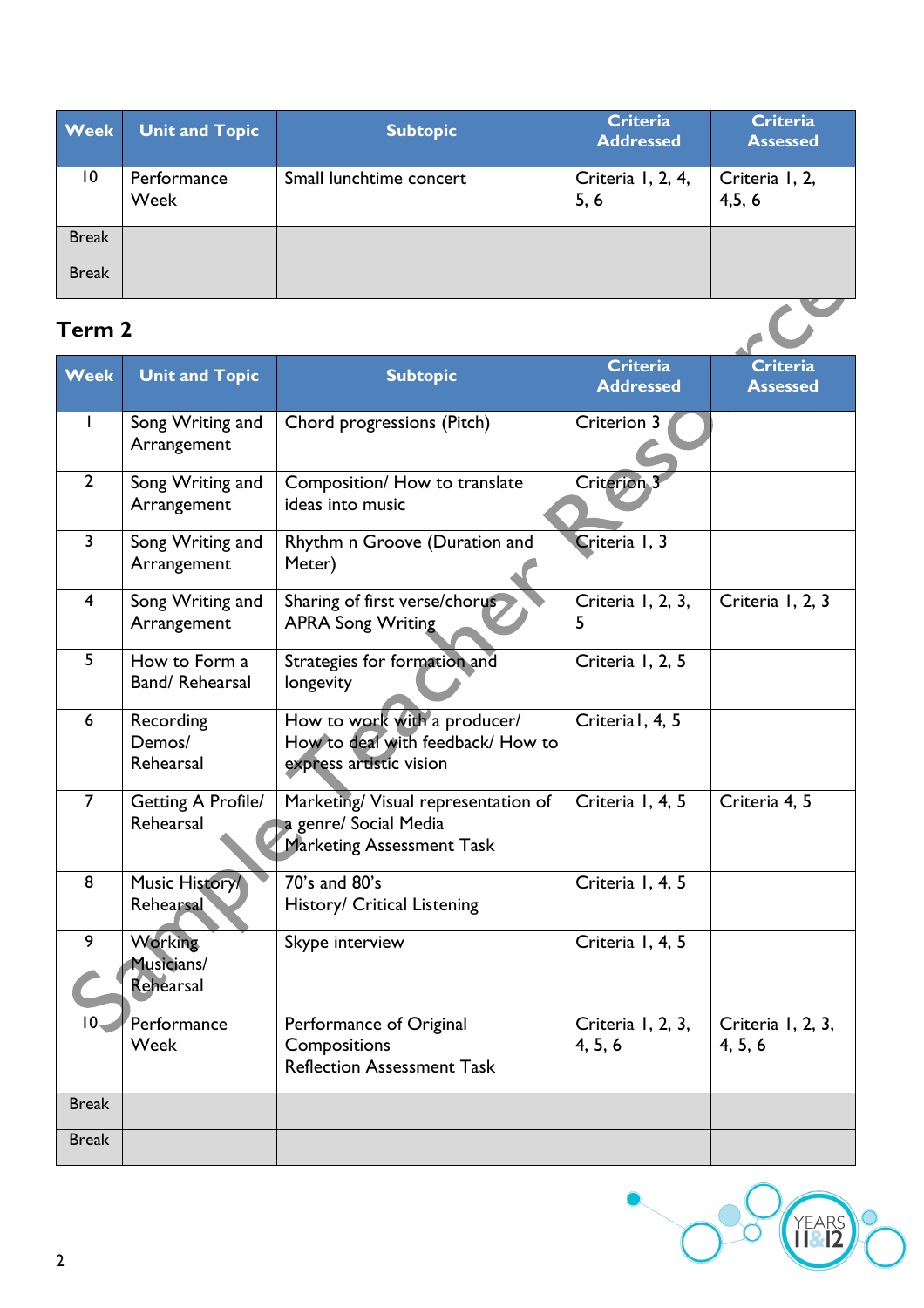#### **Term 3**

| <b>Week</b>             | <b>Unit and Topic</b>                      | <b>Subtopic</b>                                                                                               | <b>Criteria</b><br><b>Addressed</b> | <b>Criteria</b><br><b>Assessed</b> |
|-------------------------|--------------------------------------------|---------------------------------------------------------------------------------------------------------------|-------------------------------------|------------------------------------|
|                         | Performing/<br>Stagecraft                  | Body language, eye contact,<br>audience engagement                                                            | Criteria I, 2                       |                                    |
| $\overline{2}$          | Performing/<br>Stagecraft                  | Strategies for dealing with nerves                                                                            | Criteria I, 2                       |                                    |
| $\overline{\mathbf{3}}$ | Performing/<br>Stagecraft                  | Working with other musicians/how<br>to communicate while playing music<br>Performance Assessment Task         | Criteria I, 2                       | Criteria I.                        |
| $\overline{4}$          | Image/Rehearse                             | Photographs/images of band for<br>later performance                                                           | Criterion 1, 2, 5                   | <b>Criterion 5</b>                 |
| 5                       | Music Business/<br>Management/<br>Rehearse | How to work with record<br>companies/ use of youtube and<br>social media platforms/ how to<br>secure an agent | Criteria I, 2, 3,                   |                                    |
| 6                       | Music Business/<br>Legal/ Rehearse         | Copywrite, APRA, Splits, Public<br>Liability, Contracts<br>Written Assessment Task                            | Criteria I, 2, 3,<br>4, 5           | Criteria 1, 2, 3,<br>4, 5          |
| $\overline{7}$          | Music History/<br>Rehearse                 | 90's to present                                                                                               | Criteria I, 2, 4,<br>5              |                                    |
| 8                       | Working<br>Musician/<br>Rehearse           | <b>Skype Interview</b>                                                                                        | Criterial, 2, 5                     |                                    |
| 9                       | Working<br>Songwriter/<br>Rehearse         | Skype interview                                                                                               | Criteria I, 2, 5                    |                                    |
| 10                      | Performance<br><b>Week</b>                 | <b>Night Concert</b>                                                                                          | Criteria I, 2, 3,<br>4, 5, 6        | Criteria I, 2, 3,<br>4, 5, 6       |
| <b>Break</b>            |                                            |                                                                                                               |                                     |                                    |
| <b>Break</b>            |                                            |                                                                                                               |                                     |                                    |

## **Term 4**

| <b>Week</b> | <b>Unit and Topic</b> | <b>Subtopic</b>             | <b>Criteria</b><br><b>Addressed</b> | <b>Criteria</b><br><b>Assessed</b> |
|-------------|-----------------------|-----------------------------|-------------------------------------|------------------------------------|
|             | Rehearsal             | Preparation for examination | Criteria 1, 2, 3, 4,<br>4, 5, 6     |                                    |
| 3           |                       |                             |                                     | YFARS                              |